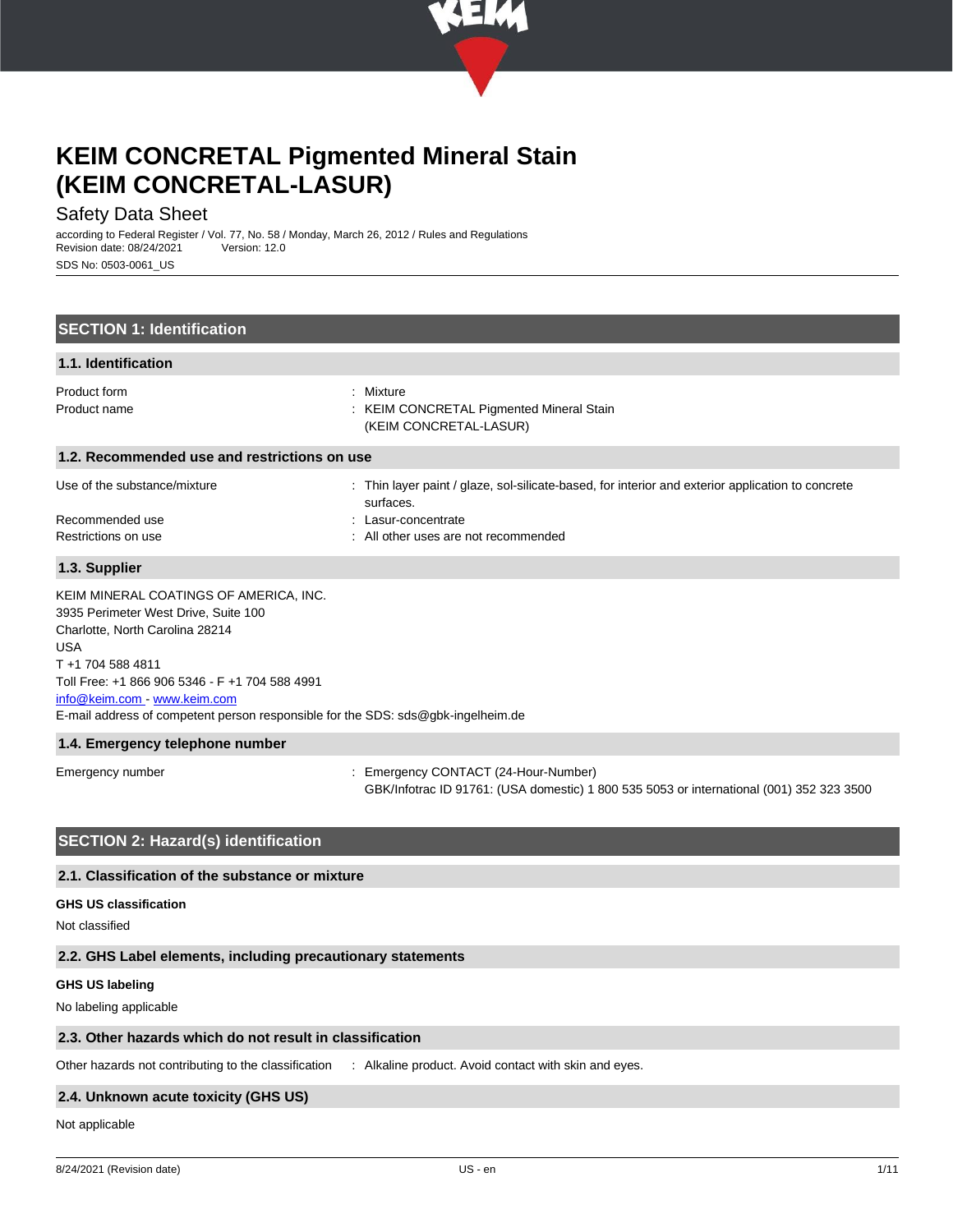

## Safety Data Sheet

according to Federal Register / Vol. 77, No. 58 / Monday, March 26, 2012 / Rules and Regulations SDS No: 0503-0061\_US

## **SECTION 3: Composition/Information on ingredients**

## **3.1. Substances**

Not applicable

## **3.2. Mixtures**

Comments **interval of the solution of silicic acid potassium salt, silica sol, acrylic polymer, mineral fillers,** pigments, additives.

| <b>Name</b>      | <b>Product identifier</b>      | "‰         | <b>GHS US classification</b>              |
|------------------|--------------------------------|------------|-------------------------------------------|
| Titanium dioxide | CAS-No.: 13463-67-7   2.5 - 10 |            | Carc. 2. H351                             |
| Potassium salt   | CAS-No.: 1312-76-1             | $\leq 2.5$ | Skin Irrit. 2, H315<br>Eye Irrit. 2, H319 |

Comments **in the classification as a carcinogen by inhalation applies only to mixtures in powder form** containing 1 % or more of titanium dioxide which is in the form of or incorporated in particles with aerodynamic diameter ≤ 10 μm.

Full text of hazard classes and H-statements : see section 16

| <b>SECTION 4: First-aid measures</b>   |                                                                                                                                           |  |  |  |
|----------------------------------------|-------------------------------------------------------------------------------------------------------------------------------------------|--|--|--|
| 4.1. Description of first aid measures |                                                                                                                                           |  |  |  |
| First-aid measures general             | : Take off immediately all contaminated clothing. Show this safety data sheet to the doctor in<br>attendance.                             |  |  |  |
| First-aid measures after inhalation    | : Remove person to fresh air and keep comfortable for breathing.                                                                          |  |  |  |
| First-aid measures after skin contact  | : Wash off immediately with soap and plenty of water. Do not use solvents or thinners. Get<br>medical advice if skin irritation persists. |  |  |  |
| First-aid measures after eye contact   | : Rinse immediately with plenty of water, also under the eyelids, for at least 15 minutes.                                                |  |  |  |
| First-aid measures after ingestion     | : Rinse out mouth thoroughly with water. Do NOT induce vomiting. Call a physician immediately.                                            |  |  |  |

## **4.2. Most important symptoms and effects (acute and delayed)**

No additional information available

#### **4.3. Immediate medical attention and special treatment, if necessary**

Treat symptomatically.

## **SECTION 5: Fire-fighting measures**

## **5.1. Suitable (and unsuitable) extinguishing media**

Suitable extinguishing media : Product itself does not burn. Fire-extinguishing activities according to surrounding.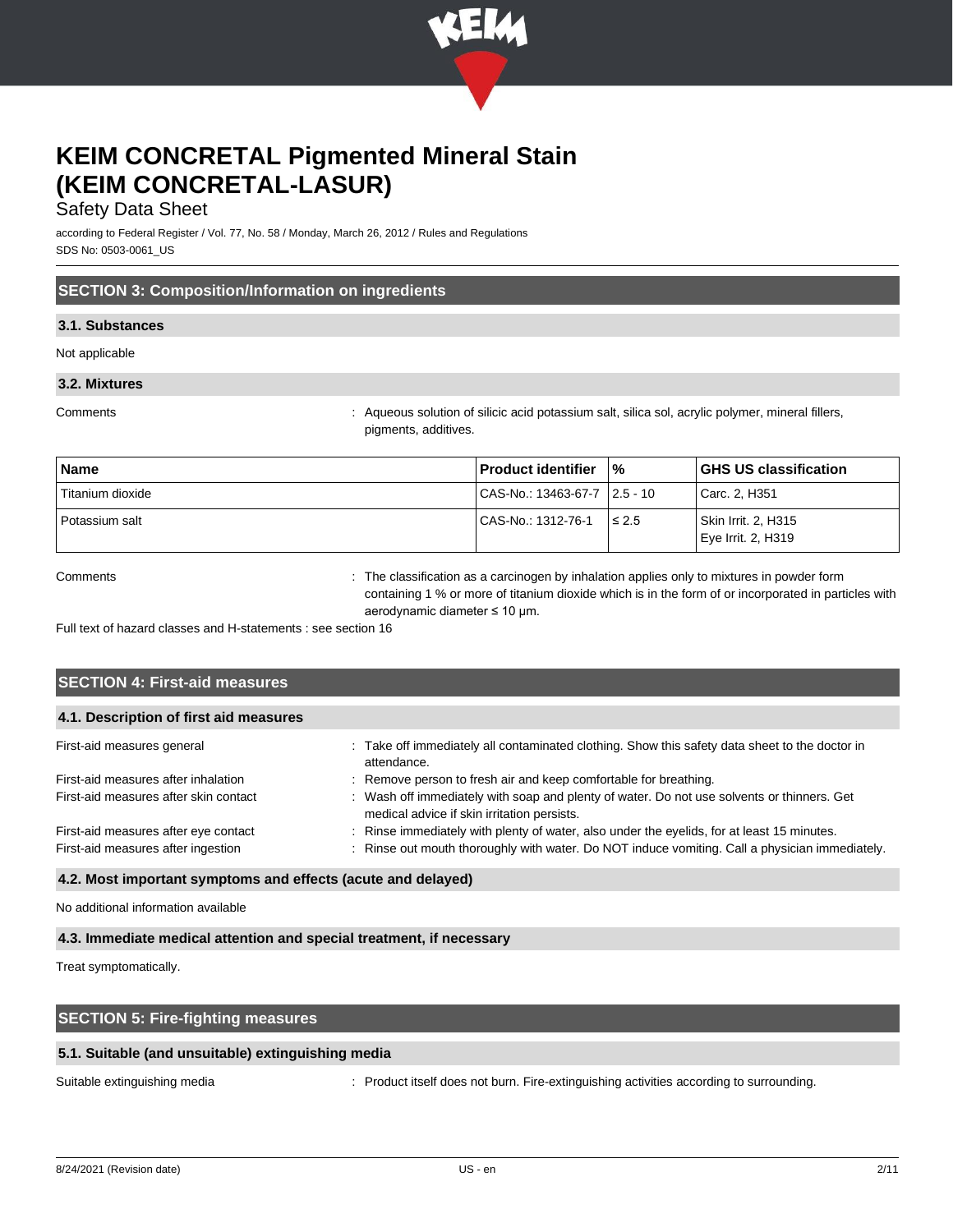

## Safety Data Sheet

according to Federal Register / Vol. 77, No. 58 / Monday, March 26, 2012 / Rules and Regulations SDS No: 0503-0061\_US

| 5.2. Specific hazards arising from the chemical                     |                                                                                                                                                                                                                                                                   |  |  |  |
|---------------------------------------------------------------------|-------------------------------------------------------------------------------------------------------------------------------------------------------------------------------------------------------------------------------------------------------------------|--|--|--|
| Hazardous decomposition products in case of fire                    | : In case of fire and/or explosion do not breathe fumes.                                                                                                                                                                                                          |  |  |  |
| 5.3. Special protective equipment and precautions for fire-fighters |                                                                                                                                                                                                                                                                   |  |  |  |
| Protection during firefighting<br>Other information                 | : Do not attempt to take action without suitable protective equipment. Self-contained breathing<br>apparatus. Complete protective clothing.<br>Fire residues and contaminated firefighting water must be disposed of in accordance with the<br>local regulations. |  |  |  |

| <b>SECTION 6: Accidental release measures</b>                            |                                                                                                                                                        |  |  |  |
|--------------------------------------------------------------------------|--------------------------------------------------------------------------------------------------------------------------------------------------------|--|--|--|
| 6.1. Personal precautions, protective equipment and emergency procedures |                                                                                                                                                        |  |  |  |
| General measures                                                         | : Avoid contact with skin, eyes and clothing. Respirator must be worn if exposed to dust. Spills of<br>this product present a serious slipping hazard. |  |  |  |
| 6.1.1. For non-emergency personnel                                       |                                                                                                                                                        |  |  |  |
| Emergency procedures                                                     | Ventilate spillage area. Ensure adequate air ventilation.                                                                                              |  |  |  |
| 6.1.2. For emergency responders                                          |                                                                                                                                                        |  |  |  |

Protective equipment **interprotective equipment** information refer<br>  $\therefore$  Do not attempt to take action without suitable protective equipment. For further information refer

to section 8: "Exposure controls/personal protection".

## **6.2. Environmental precautions**

Avoid release to the environment.

| 6.3. Methods and material for containment and cleaning up |                                                                                                                                                                                                                                                                                          |
|-----------------------------------------------------------|------------------------------------------------------------------------------------------------------------------------------------------------------------------------------------------------------------------------------------------------------------------------------------------|
| Methods for cleaning up<br>Other information              | : Take up liquid spill into absorbent material. Clean contaminated surface thoroughly.<br>: Take up liquid spill into absorbent material, e.g.: sand, saw dust. Shovel into suitable and closed<br>container for disposal. Dispose of materials or solid residues at an authorized site. |

## **6.4. Reference to other sections**

Refer to protective measures listed in Sections 7 and 8. For further information refer to section 13.

| <b>SECTION 7: Handling and storage</b>                            |                                                                                                                          |  |  |  |
|-------------------------------------------------------------------|--------------------------------------------------------------------------------------------------------------------------|--|--|--|
| 7.1. Precautions for safe handling                                |                                                                                                                          |  |  |  |
| Precautions for safe handling                                     | : Ensure good ventilation of the work station. Wear personal protective equipment. Keep the<br>container tightly closed. |  |  |  |
| Hygiene measures                                                  | : Do not eat, drink or smoke when using this product. Always wash hands after handling the<br>product.                   |  |  |  |
| 7.2. Conditions for safe storage, including any incompatibilities |                                                                                                                          |  |  |  |
| Storage conditions<br>Incompatible materials                      | : Store in a well-ventilated place. Keep cool. Keep only in original container.<br>: Acids.                              |  |  |  |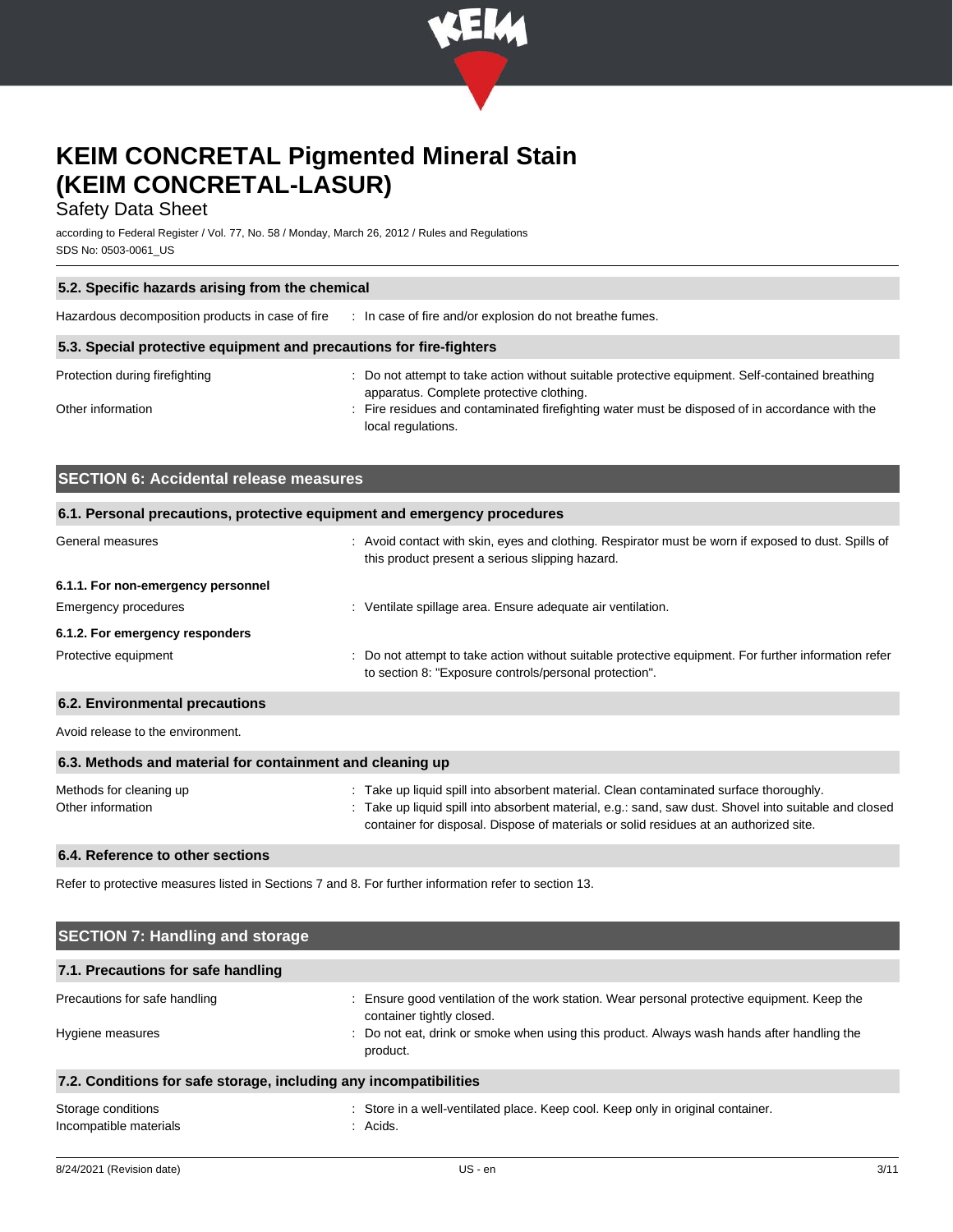

## Safety Data Sheet

according to Federal Register / Vol. 77, No. 58 / Monday, March 26, 2012 / Rules and Regulations SDS No: 0503-0061\_US

Storage area **in the state of the state of from the state area** in Store away from heat. Keep out of direct sunlight.

## **SECTION 8: Exposure controls/personal protection**

## **8.1. Control parameters**

| <b>KEIM CONCRETAL Pigmented Mineral Stain</b><br>(KEIM CONCRETAL-LASUR) |                                                                                                                |  |  |
|-------------------------------------------------------------------------|----------------------------------------------------------------------------------------------------------------|--|--|
| No additional information available                                     |                                                                                                                |  |  |
| Titanium dioxide (13463-67-7)                                           |                                                                                                                |  |  |
| USA - ACGIH - Occupational Exposure Limits                              |                                                                                                                |  |  |
| Local name                                                              | Titanium dioxide                                                                                               |  |  |
| <b>ACGIH OEL TWA</b>                                                    | 10 mg/m <sup>3</sup> (Titanium dioxide; USA; Time-weighted average exposure limit 8 h; TLV - Adopted<br>Value) |  |  |
| Remark (ACGIH)                                                          | TLV® Basis: LRT irr. Notations: A4 (Not classifiable as a Human Carcinogen)                                    |  |  |
| Regulatory reference                                                    | <b>ACGIH 2021</b>                                                                                              |  |  |
| USA - OSHA - Occupational Exposure Limits                               |                                                                                                                |  |  |
| Local name                                                              | Titanium dioxide (Total dust)                                                                                  |  |  |
| OSHA PEL TWA [1]                                                        | $15 \text{ mg/m}^3$                                                                                            |  |  |
| Regulatory reference (US-OSHA)                                          | <b>OSHA Annotated Table Z-1</b>                                                                                |  |  |
| Potassium salt (1312-76-1)                                              |                                                                                                                |  |  |
| No additional information available                                     |                                                                                                                |  |  |
|                                                                         |                                                                                                                |  |  |

## **8.2. Appropriate engineering controls**

| Appropriate engineering controls | : Ensure good ventilation of the work station. |
|----------------------------------|------------------------------------------------|
| Environmental exposure controls  | : Avoid release to the environment.            |

## **8.3. Individual protection measures/Personal protective equipment**

#### **Personal protective equipment:**

Wash hands immediately after handling the product. Do not eat, drink or smoke in areas where product is used.

#### **Hand protection:**

Choosing the proper glove is a decision that depends not only on the type of material, but also on other quality features, which differ for each manufacturer. The exact break through time has to be found out by the manufacturer of the protective gloves

| Type              | <b>Material</b>                                           | Permeation             | Thickness (mm) | <b>Penetration</b> |
|-------------------|-----------------------------------------------------------|------------------------|----------------|--------------------|
| protective gloves | butyl rubber                                              | $6$ ( $>$ 480 minutes) | 0,7            |                    |
| protective gloves | Nitrile rubber                                            | $6$ ( $>$ 480 minutes) | 0,4            |                    |
| protective gloves | Nitrile impregnated cotton $ 6$ (> 480 minutes)<br>gloves |                        | 0,5            |                    |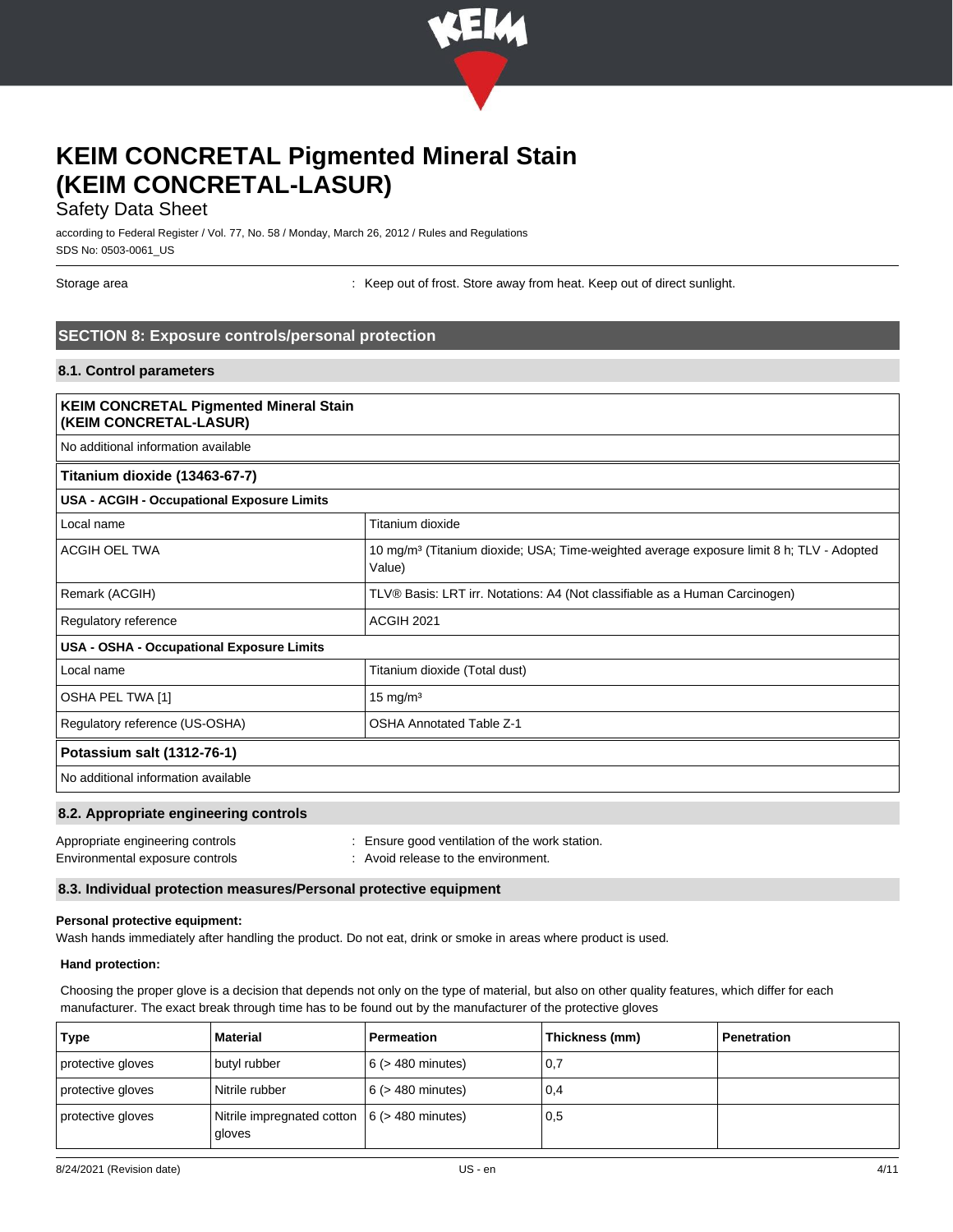

## Safety Data Sheet

according to Federal Register / Vol. 77, No. 58 / Monday, March 26, 2012 / Rules and Regulations SDS No: 0503-0061\_US

### **Eye protection:**

Protective goggles (EN 166)

#### **Skin and body protection:**

Protection clothes

#### **Respiratory protection:**

Breathing apparatus in the event of aerosol or mist formation

| <b>Device</b>       | <b>Filter type</b> | <b>Condition</b> |
|---------------------|--------------------|------------------|
| Breathing equipment | Filter P (white)   |                  |

## **SECTION 9: Physical and chemical properties**

## **9.1. Information on basic physical and chemical properties**

| Physical state                              | : Liquid                                                                                                           |
|---------------------------------------------|--------------------------------------------------------------------------------------------------------------------|
| Appearance                                  | : Pasty.                                                                                                           |
| Color                                       | : Various, depending on coloration                                                                                 |
| Odor                                        | : odorless                                                                                                         |
| Odor threshold                              | : No data available                                                                                                |
| рH                                          | $\therefore$ $\approx$ 11 The values are for freshly produced material and may change with the time                |
| Melting point                               | : $\approx 0$ °C                                                                                                   |
| Freezing point                              | : No data available                                                                                                |
| Boiling point                               | : $> 100 °C$                                                                                                       |
| Flash point                                 | : No data available                                                                                                |
| Relative evaporation rate (butyl acetate=1) | : No data available                                                                                                |
| Flammability (solid, gas)                   | : Not applicable.                                                                                                  |
| Vapor pressure                              | : $\approx$ 23 hPa                                                                                                 |
| Relative vapor density at 20 °C             | : No data available                                                                                                |
| Relative density                            | : No data available                                                                                                |
| Density                                     | $\therefore$ 1.1 – 1.3 g/cm <sup>3</sup> The values are for freshly produced material and may change with the time |
| Solubility                                  | Miscible with water.                                                                                               |
| Log Pow                                     | : No data available                                                                                                |
| Auto-ignition temperature                   | : Not self-igniting                                                                                                |
| Decomposition temperature                   | No data available                                                                                                  |
| Viscosity, kinematic                        | : No data available                                                                                                |
| Viscosity, dynamic                          | $\pm$ 400 – 600 mPa $\cdot$ s The values are for freshly produced material and may change with the time            |
| <b>Explosion limits</b>                     | No data available                                                                                                  |
| Explosive properties                        | Product is not explosive.                                                                                          |
| Oxidizing properties                        | : No data available                                                                                                |
| .                                           |                                                                                                                    |

## **9.2. Other information**

No additional information available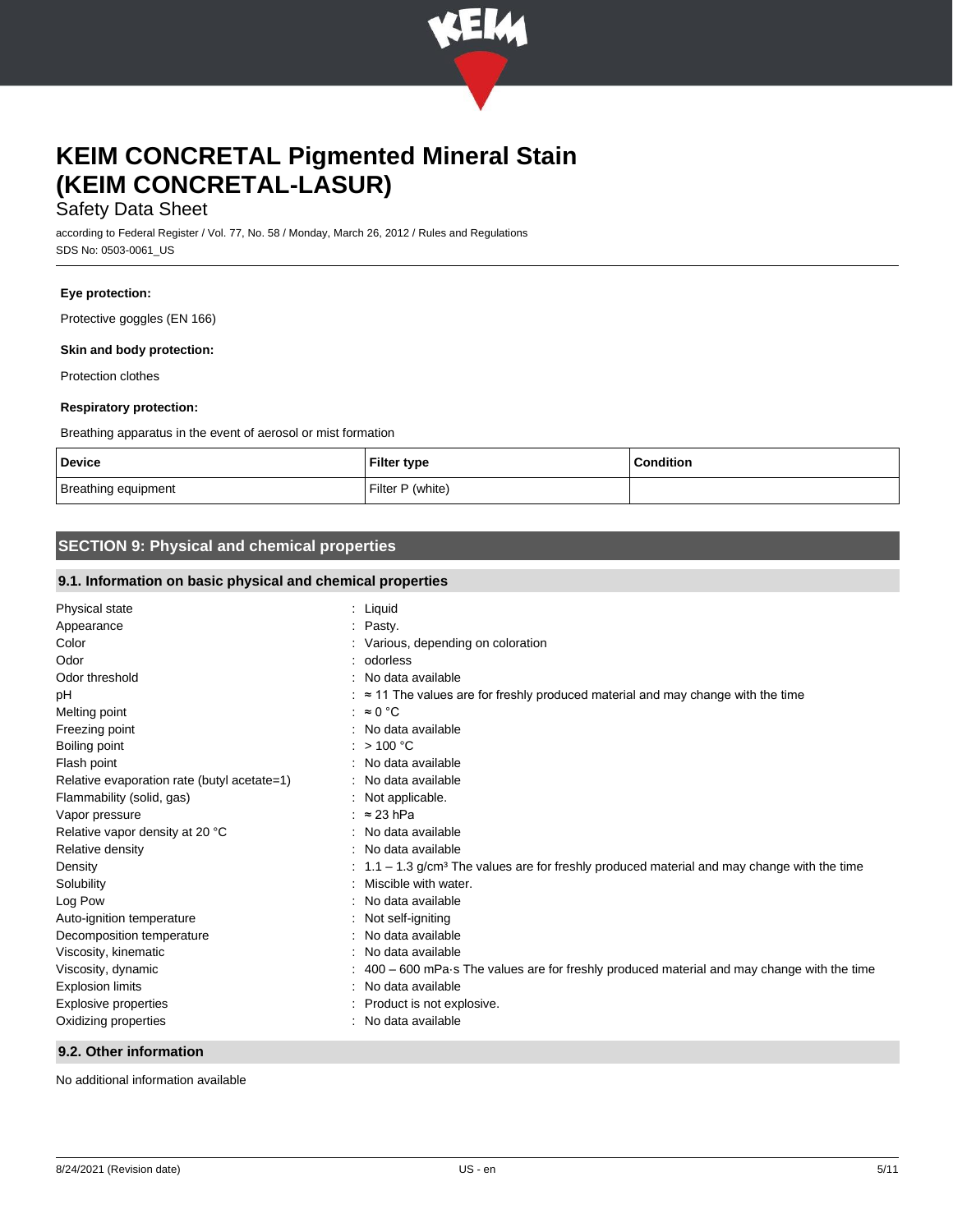

## Safety Data Sheet

according to Federal Register / Vol. 77, No. 58 / Monday, March 26, 2012 / Rules and Regulations SDS No: 0503-0061\_US

## **SECTION 10: Stability and reactivity**

## **10.1. Reactivity**

The product is non-reactive under normal conditions of use, storage and transport.

#### **10.2. Chemical stability**

Stable under normal conditions.

#### **10.3. Possibility of hazardous reactions**

No dangerous reactions known under normal conditions of use.

#### **10.4. Conditions to avoid**

None under recommended storage and handling conditions (see section 7).

#### **10.5. Incompatible materials**

Acids.

#### **10.6. Hazardous decomposition products**

Under normal conditions of storage and use, hazardous decomposition products should not be produced. Thermal decomposition generates : Carbon oxides (CO, CO2). Silicon dioxide.

## **SECTION 11: Toxicological information**

### **11.1. Information on toxicological effects**

| Acute toxicity (oral)             | Not classified                                                                             |
|-----------------------------------|--------------------------------------------------------------------------------------------|
| Acute toxicity (dermal)           | Not classified                                                                             |
| Acute toxicity (inhalation)       | Not classified                                                                             |
| Skin corrosion/irritation         | : Not classified                                                                           |
|                                   | $pH: \approx 11$ The values are for freshly produced material and may change with the time |
| Serious eye damage/irritation     | : Not classified                                                                           |
|                                   | $pH: \approx 11$ The values are for freshly produced material and may change with the time |
| Respiratory or skin sensitization | : Not classified                                                                           |
| Germ cell mutagenicity            | : Not classified                                                                           |
| Carcinogenicity                   | Not classified                                                                             |
| Titanium dioxide (13463-67-7)     |                                                                                            |
| IARC group                        | 2B - Possibly carcinogenic to humans                                                       |
| Reproductive toxicity             | : Not classified                                                                           |
| STOT-single exposure              | : Not classified                                                                           |
| STOT-repeated exposure            | : Not classified                                                                           |
| Aspiration hazard                 | Not classified                                                                             |
| Viscosity, kinematic              | No data available                                                                          |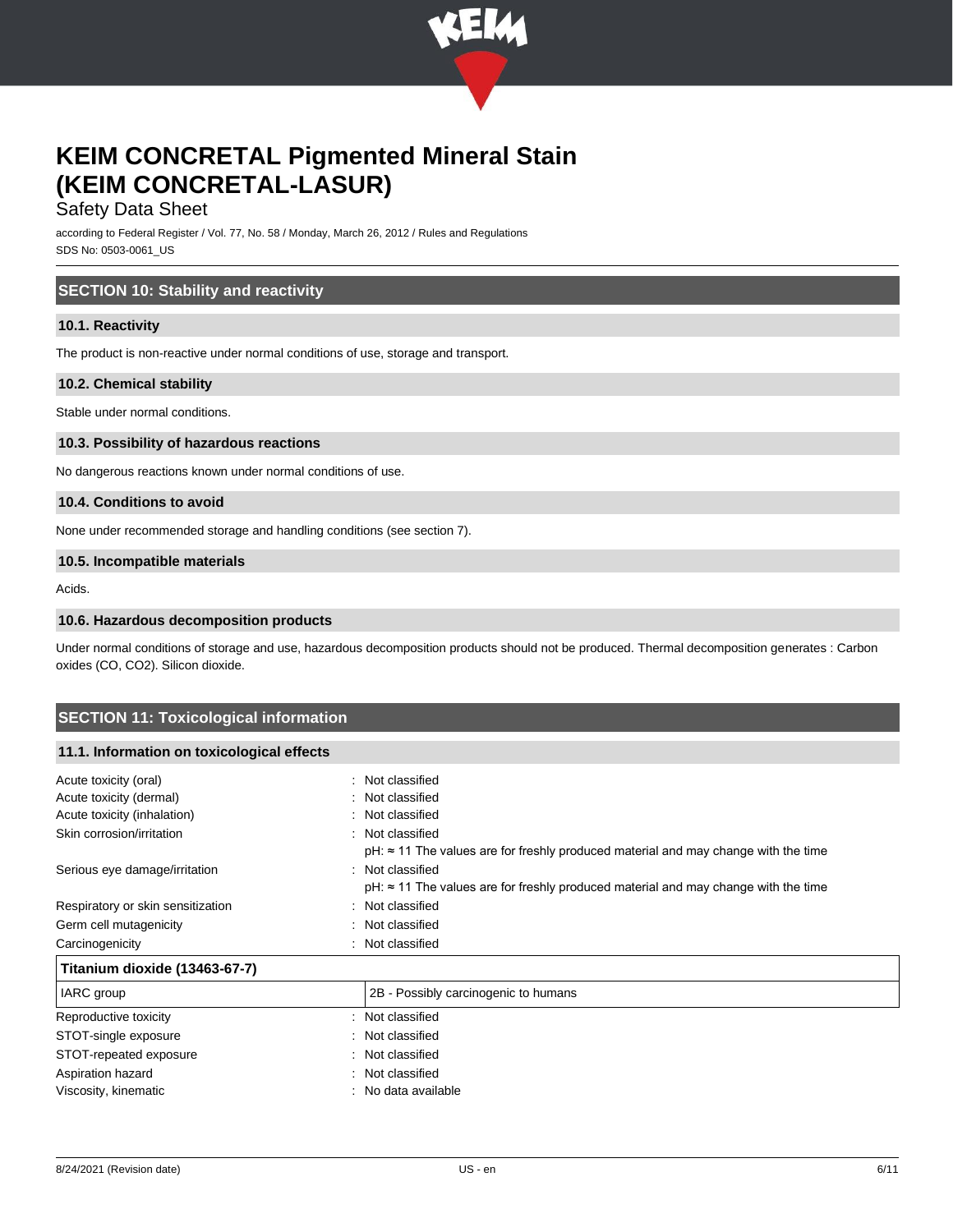

## Safety Data Sheet

according to Federal Register / Vol. 77, No. 58 / Monday, March 26, 2012 / Rules and Regulations SDS No: 0503-0061\_US

| <b>SECTION 12: Ecological information</b> |                                                                                                                                                                                   |  |
|-------------------------------------------|-----------------------------------------------------------------------------------------------------------------------------------------------------------------------------------|--|
| 12.1. Toxicity                            |                                                                                                                                                                                   |  |
| Ecology - general                         | : The product is not considered harmful to aquatic organisms or to cause long-term adverse<br>effects in the environment.                                                         |  |
| 12.2. Persistence and degradability       |                                                                                                                                                                                   |  |
| No additional information available       |                                                                                                                                                                                   |  |
| 12.3. Bioaccumulative potential           |                                                                                                                                                                                   |  |
| No additional information available       |                                                                                                                                                                                   |  |
| 12.4. Mobility in soil                    |                                                                                                                                                                                   |  |
| No additional information available       |                                                                                                                                                                                   |  |
| 12.5. Other adverse effects               |                                                                                                                                                                                   |  |
| Other information                         | : Avoid release to the environment. No ecotoxicological data about this product are known.<br>Product does not contain any organic bound halogens which could lead to AOX-values. |  |

| <b>SECTION 13: Disposal considerations</b>                |                                                                                                                                                        |  |
|-----------------------------------------------------------|--------------------------------------------------------------------------------------------------------------------------------------------------------|--|
| 13.1. Disposal methods                                    |                                                                                                                                                        |  |
| Waste treatment methods                                   | : Dispose of contents/container in accordance with licensed collector's sorting instructions. Must<br>not be disposed together with household garbage. |  |
| Sewage disposal recommendations<br>Additional information | : Do not discharge into drains.<br>: Clean using water and a detergent.                                                                                |  |

## **SECTION 14: Transport information**

## In accordance with DOT / TDG / IMDG / IATA **DOT TDG IMDG IATA 14.1. UN number** Not regulated for transport **14.2. Proper Shipping Name** Not applicable  $\blacksquare$  Not applicable  $\blacksquare$  Not applicable Not applicable Not applicable **14.3. Transport hazard class(es)** Not applicable **Not applicable** Not applicable Not applicable Not applicable Not applicable **14.4. Packing group** Not applicable  $\blacksquare$  Not applicable  $\blacksquare$  Not applicable Not applicable Not applicable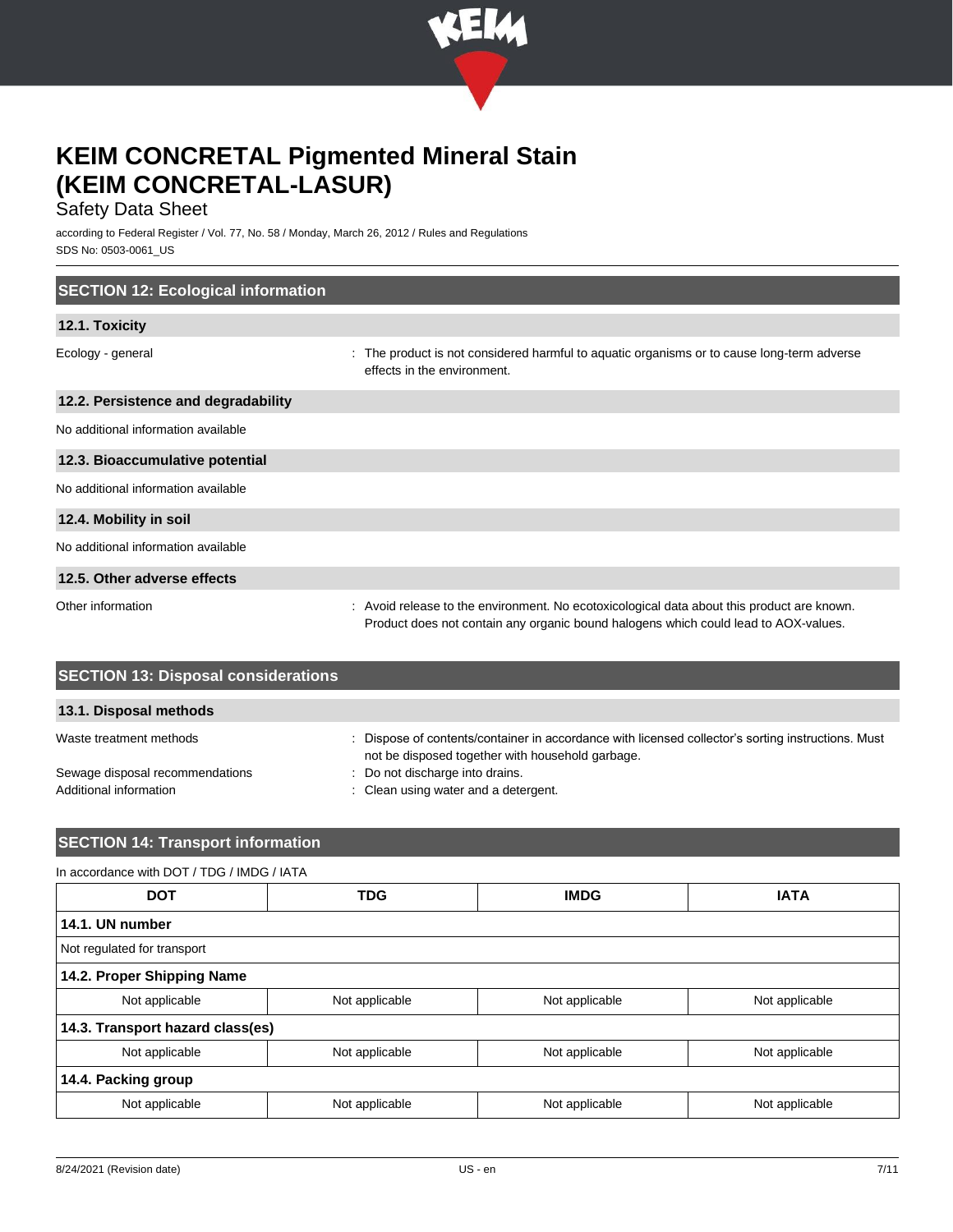

## Safety Data Sheet

according to Federal Register / Vol. 77, No. 58 / Monday, March 26, 2012 / Rules and Regulations SDS No: 0503-0061\_US

| <b>DOT</b>                             | <b>TDG</b>     | <b>IMDG</b>    | <b>IATA</b>    |
|----------------------------------------|----------------|----------------|----------------|
| 14.5. Environmental hazards            |                |                |                |
| Not applicable                         | Not applicable | Not applicable | Not applicable |
| No supplementary information available |                |                |                |

#### **14.6. Special precautions for user**

**DOT** No data available

**TDG**

No data available

#### **IMDG**

No data available

#### **IATA**

No data available

## **14.7. Transport in bulk according to Annex II of MARPOL 73/78 and the IBC Code**

Not applicable

## **SECTION 15: Regulatory information**

## **15.1. US Federal regulations**

All components of this product are present and listed as Active on the United States Environmental Protection Agency Toxic Substances Control Act (TSCA) inventory

This product or mixture is not known to contain a toxic chemical or chemicals in excess of the applicable de minimis concentration as specified in 40 CFR §372.38(a) subject to the reporting requirements of section 313 of Title III of the Superfund Amendments and Reauthorization Act of 1986 and 40 CFR Part 372.

#### **15.2. International regulations**

## **CANADA**

**Titanium dioxide (13463-67-7)**

Listed on the Canadian DSL (Domestic Substances List)

## **Potassium salt (1312-76-1)**

Listed on the Canadian DSL (Domestic Substances List)

#### **EU-Regulations**

No additional information available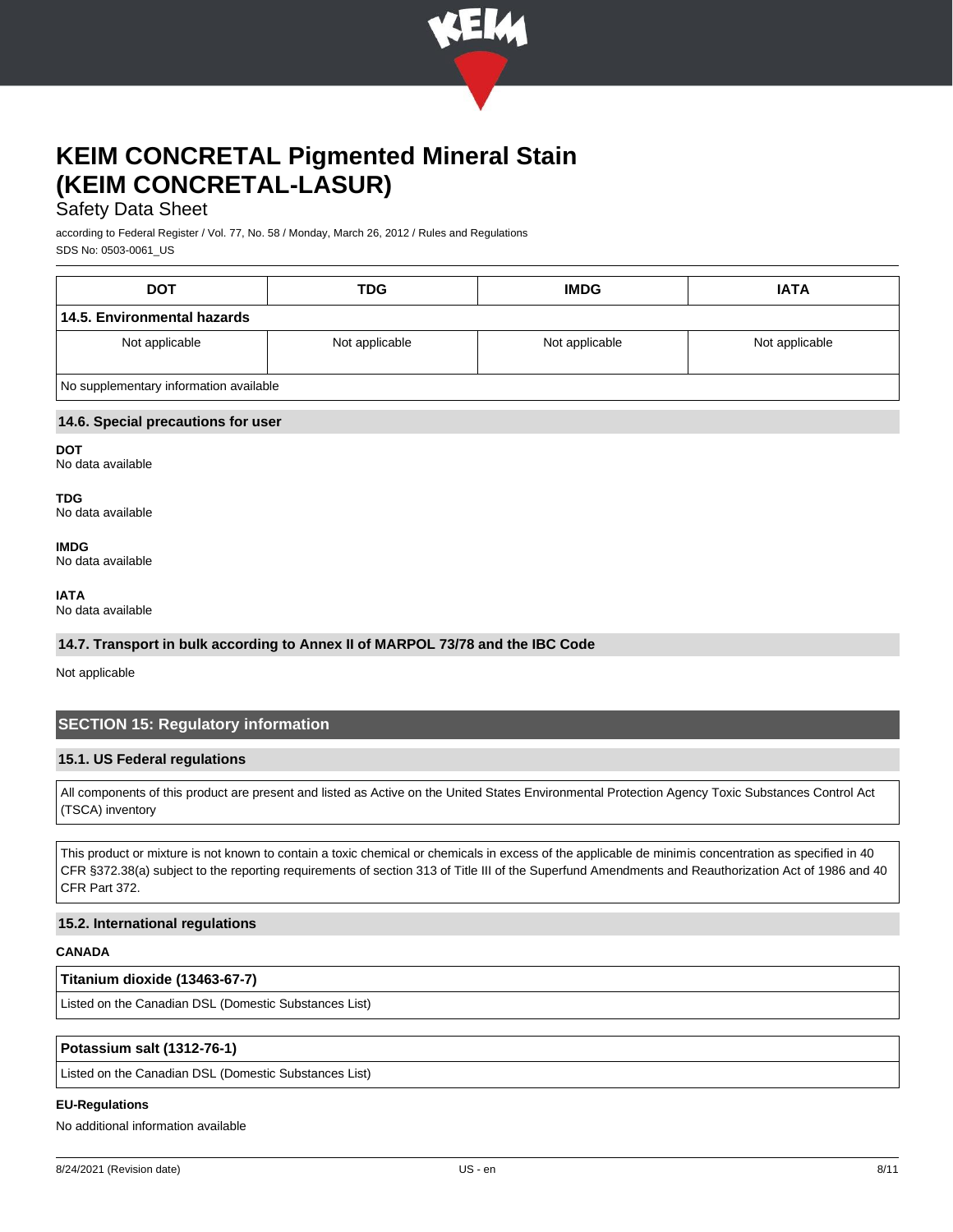

## Safety Data Sheet

according to Federal Register / Vol. 77, No. 58 / Monday, March 26, 2012 / Rules and Regulations SDS No: 0503-0061\_US

### **National regulations**

### **Titanium dioxide (13463-67-7)**

Listed on IARC (International Agency for Research on Cancer) Listed on INSQ (Mexican national Inventory of Chemical Substances)

## **Potassium salt (1312-76-1)**

Listed on INSQ (Mexican national Inventory of Chemical Substances)

## **15.3. US State regulations**

California Proposition 65 - This product does not contain any substances known to the state of California to cause cancer, developmental and/or reproductive harm

| <b>Component</b>              | State or local regulations                                                                                    |
|-------------------------------|---------------------------------------------------------------------------------------------------------------|
| Titanium dioxide (13463-67-7) | U.S. - New Jersey - Right to Know Hazardous Substance List; U.S. - Pennsylvania - RTK<br>(Right to Know) List |

## **SECTION 16: Other information**

according to Federal Register / Vol. 77, No. 58 / Monday, March 26, 2012 / Rules and Regulations

Revision date : 08/24/2021

Other information **interval of the sections**  $\sim$  2. Data of sections 4 to 8, as well as 10 to 12, do partly not refer to the use and the regular employing of the product (in this sense consult information on use and on product), but to liberation of major amounts in case of accidents and irregularities. The information describes exclusively the safety requirements for the product(s) and is based on the present level of our knowledge. The delivery specifications are contained in the corresponding product sheet. This data does not constitute a guarantee for the characteristics of the product(s) as defined by the legal warranty regulations.

| <b>Full text of H-phrases</b> |                                |
|-------------------------------|--------------------------------|
| H315                          | Causes skin irritation         |
| H319                          | Causes serious eye irritation. |
| H351                          | Suspected of causing cancer    |

| Abbreviations and acronyms |                                                                                                 |
|----------------------------|-------------------------------------------------------------------------------------------------|
| <b>ADR</b>                 | European Agreement concerning the International Carriage of Dangerous Goods by Road             |
| <b>ADN</b>                 | European Agreement concerning the International Carriage of Dangerous Goods by Inland Waterways |
| <b>IATA</b>                | International Air Transport Association                                                         |
| <b>IMDG</b>                | International Maritime Dangerous Goods                                                          |
| <b>RID</b>                 | Regulations concerning the International Carriage of Dangerous Goods by Rail                    |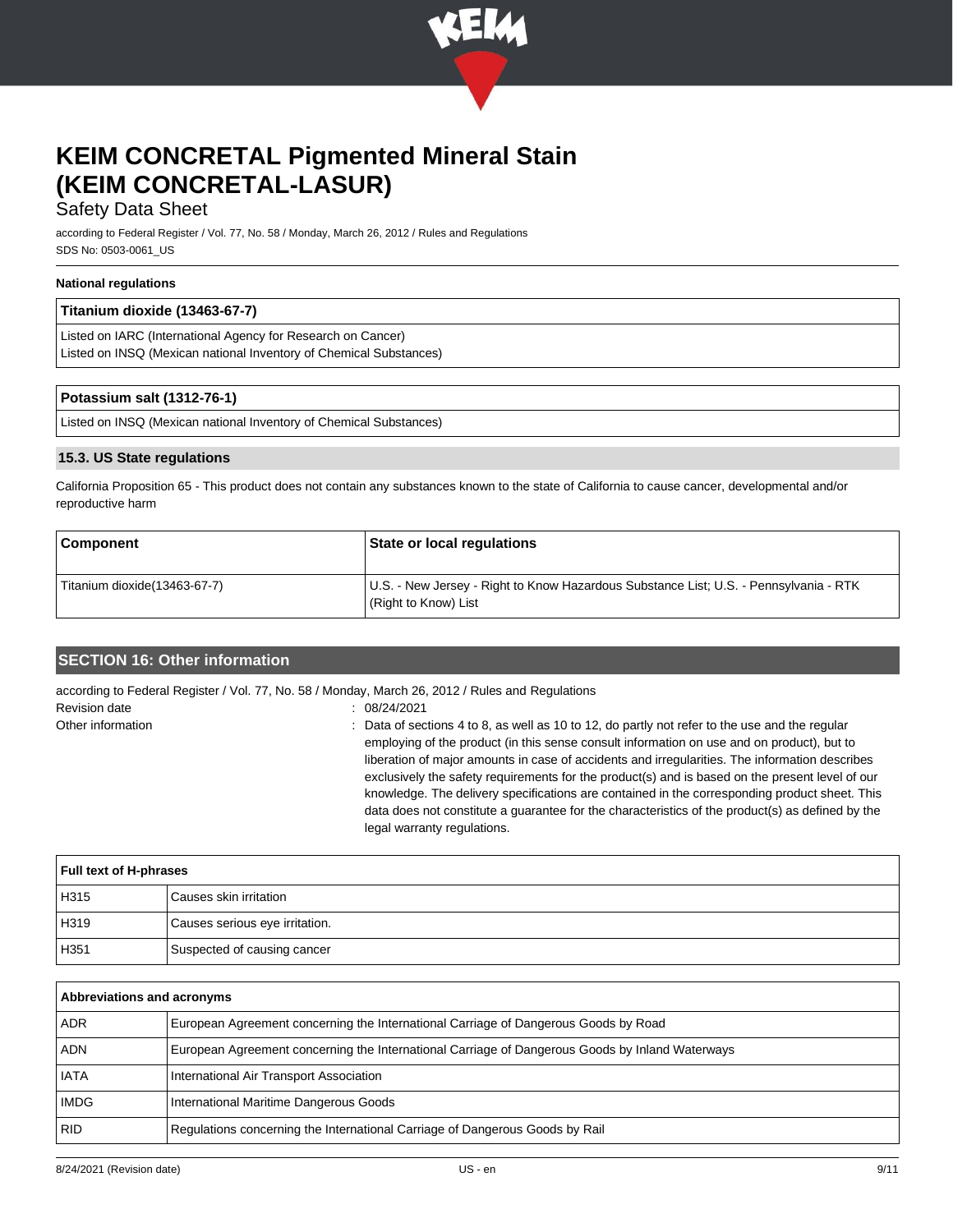

## Safety Data Sheet

according to Federal Register / Vol. 77, No. 58 / Monday, March 26, 2012 / Rules and Regulations SDS No: 0503-0061\_US

| Abbreviations and acronyms |                                                                                                     |  |
|----------------------------|-----------------------------------------------------------------------------------------------------|--|
| <b>DOT</b>                 | Department of Transport                                                                             |  |
| <b>TDG</b>                 | <b>Transportation of Dangerous Goods</b>                                                            |  |
| <b>REACH</b>               | Registration, Evaluation, Authorisation and Restriction of Chemicals Regulation (EC) No 1907/2006   |  |
| <b>GHS</b>                 | Globally Harmonized System of Classification, Labelling and Packaging of Chemicals                  |  |
| <b>IARC</b>                | International Agency for Research on Cancer                                                         |  |
| vPvB                       | Very Persistent and Very Bioaccumulative                                                            |  |
| <b>PBT</b>                 | Persistent Bioaccumulative Toxic                                                                    |  |
| PNEC                       | <b>Predicted No-Effect Concentration</b>                                                            |  |
| CAS                        | CAS (Chemical Abstracts Service) number                                                             |  |
| <b>IBC-Code</b>            | International Code for the Construction and Equipment of Ships carrying Dangerous Chemicals in Bulk |  |
| ATE                        | <b>Acute Toxicity Estimate</b>                                                                      |  |
| <b>CLP</b>                 | Classification Labelling Packaging Regulation; Regulation (EC) No 1272/2008                         |  |
| <b>BCF</b>                 | <b>Bioconcentration factor</b>                                                                      |  |
| MARPOL 73/78               | MARPOL 73/78: International Convention for the Prevention of Pollution From Ships                   |  |
| ADG                        | Transport of Australian Dangerous Goods                                                             |  |
| <b>BLV</b>                 | Biological limit value                                                                              |  |
| <b>BOD</b>                 | Biochemical oxygen demand (BOD)                                                                     |  |
| COD                        | Chemical oxygen demand (COD)                                                                        |  |
| <b>DMEL</b>                | Derived Minimal Effect level                                                                        |  |
| <b>DNEL</b>                | Derived-No Effect Level                                                                             |  |
| EC-No.                     | European Community number                                                                           |  |
| <b>EC50</b>                | Median effective concentration                                                                      |  |
| EN                         | European Standard                                                                                   |  |
| LC50                       | Median lethal concentration                                                                         |  |
| LD50                       | Median lethal dose                                                                                  |  |
| LOAEL                      | Lowest Observed Adverse Effect Level                                                                |  |
| <b>NOAEC</b>               | No-Observed Adverse Effect Concentration                                                            |  |
| <b>NOAEL</b>               | No-Observed Adverse Effect Level                                                                    |  |
| <b>NOEC</b>                | No-Observed Effect Concentration                                                                    |  |
| OECD                       | Organisation for Economic Co-operation and Development                                              |  |
| OEL                        | Occupational Exposure Limit                                                                         |  |